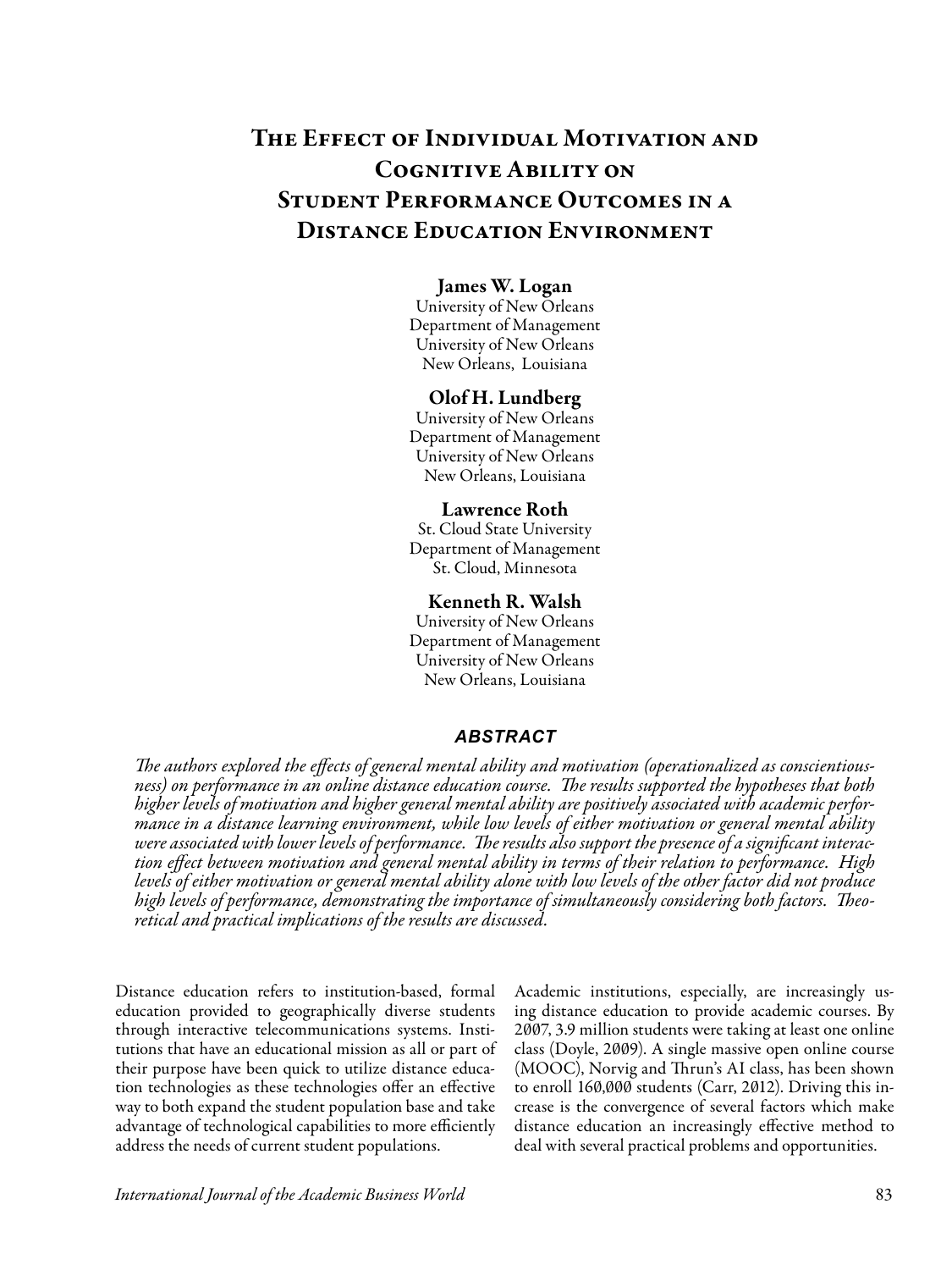First, in many areas of the world, there is a both a growth tional (e.g., the user-friendliness of technology and qualof the university-age undergraduate population, and a growth in the need for education of older populations who must continue life-long learning in order to adapt to changing educational needs in the workplace. Governments and other organizations are reluctant to invest the capital expenditures required to build new conventional campuses and educational facilities, preferring to attempt to "do more with less" by encouraging distance education as a way to deal with increasing educational needs over a more geographically dispersed or divergent population (Oblinger, Barone, & Hawkins, 2001).

Second, education consumers are increasingly shopping for courses that best accommodate their learning styles and schedules when pursuing higher-education degrees or skill training (Johnstone, Ewell, & Paulson, 2002; Paulson, 2002; Carnevale, 2000). Today's customers of education, raised on the instant availability of the digital communication and accustomed to accomplishing work on their schedule because of this availability, increasingly are demanding that at least some, if not all, of their educational sources be flexible and delivered in formats other than traditional classroom settings.

Third, these trends are facilitated by rapidly improving technology that provides for a continuously improved and more effective distributed learning environment (Oblinger et al., 2001). Major organizations are investing very heavily in differing distance education technologies and systems, lending validity to the fact that although the technology of distance education may not have reached the stage of standardization, the use of distance education is likely a permanent change in the educational landscape and not a fad whose implications can be ignored.

Fourth, distance education is attracting a new subpopulation of higher-education learners – those who are "generally older, have completed more college credit hours and more degree programs, and have a higher all-college GPA than their traditional counterparts" (Diaz, 2002, pp. 1-2).

Finally, in addition to its use in the higher-education sector, distance education also has strong implications for education and training in private, public, and military organizations (De Lorenzo, 2005; Schreiber & Berge, 1998). The combination of all of the above factors points to an increase in the range of applications of distance education in the future, and increasing organizational concern with the efficacy of distance education efforts.

# **Distance Education Effectiveness**

Successful outcomes of distance educational experiences depend on a number of factors, including both institu-

ity of content) and individual (i.e., ability and motivation) characteristics. The growth of distance education as a major distribution channel for lifelong learning services targeted toward working adults offers an opportunity to identify both characteristics of successful distribution systems, and equally important, identification of methods of student classification to determine which potential students are more likely to be successful in the distance education environment. Identification of characteristics of successful student populations will help ensure that distance education learning techniques are used where most pedagogically appropriate, efficient, and effective.

There is a large amount of prior research, especially from scholars engaged in work in educational systems and new technology, on various aspects of distance education. A great majority of this research, as would be expected from a growing field with a lack of widely accepted standards, is more concerned with the technical aspects of delivering distance education, and less with determining what populations might best utilize distance education (De Lorenzo, 2005). Distance education literature also has historically suffered from a lack of standardization of term definition and usage. Distance education is a field in which many different disciplines come together to be used in combination to achieve a desired end that cannot be accomplished by any single discipline; therefore, this lack of standardization is not unexpected. Part of the purpose of this paper is to address this aforementioned situation with respect to student performance outcomes.

There is also a substantial and increasing need to better identify those students who "fit" into distance education courses, so that appropriate student populations are exposed to the most appropriate pedagogical methodologies for their characteristics. For example, at the institution of two of the authors, an urban research university, the College of Business Administration has a goal of offering 30% of class sections each semester in a distance education format. Anecdotal evidence suggests that students enroll in these classes for a wide variety of reasons, with a correspondingly wide variation in success rates, yet there is currently no system to classify students in any fashion to determine either their suitability for the method used in the class or how they might be better counseled to enhance their probability of successful outcomes using the distance education method. Our university is not unique in this aspect, as classification of students to help ensure success in certain learning environments is the exception rather than the norm at most institutions. Students self-select when taking MOOCs which can have dropout rates as high as 95% (Carr, 2012). An understanding of what students belong in what type of course is critical harnessing the potential of these environments.

## **Ability and Motivation as Antecedents of Performance**

Both ability and motivation have been hypothesized to positively effect performance. In particular, Maier (1955) proposed that ability and motivation have both main effects and interaction effects. Most empirical research has focused on main effects, however, Perry et al. (2010) found evidence of interaction effects when studying predictors of customer service performance. This study considers both the main effects of ability and motivation as well as their interaction effects.

# **Ability**

There is arguably a strong need for research in the areas of more efficiently and more effectively, both of which result student classification, measurement for classification, and performance outcomes in distance education settings. As would be expected, the distance education literature generally has discussed the concepts of ability and motivation to succeed as important to performance outcomes. However, the applicability of this research is less clear than it should be due to the previously mentioned lack of standardization in terminology and measurement (De Lorenzo, 2005). The research described in this paper addresses these weaknesses by using accepted terms and standardized measures from the behavioral literature for both ability and motivation. We do this in order to define a coherent line of research that can be focused on individual student characteristics and the relationship of those characteristics to educational outcomes. To be of the most practical use, these in the acquisition of more task knowledge. Researchers have employed a number of measures of GMA, but the measures generally fall into one of two categories: standardized academic entrance exam scores (e.g., CSAT; Sackett et al., 1998) and standardized intelligence tests (e.g., Wonderlic Personnel Test; Mount, Barrick, & Strauss, 1999). An extensive literature search indicates that GMA is the one of most important individual difference predictors of job performance across jobs (e.g., Schmidt & Hunter, 1998). Schmidt and Hunter's metaanalytic examination of 19 common job performance predictors indicated a validity coefficient of .51 for GMA. Further, most of the other predictors (e.g., assessment centers, job experience) contributed little to no explanation of performance variance beyond that accounted for by GMA.

characteristics should be easily measurable, commonly available in educational settings, and useful to meaningfully discriminate among student population members in order to ensure the most efficacious use of resources dedicated to distance learning. Consistent with prior research, we expect GMA to positively impact performance in a distance education course because those with a higher GMA remember more and apply their knowledge more effectively than those with a lower GMA.

Scholars have typically associated task skills and task knowledge with general mental ability (GMA; Viswesvaran, 2002). Motowidlo et al. (1997) defined task knowledge – including both declarative and procedural facets – as "knowledge of facts and principles related to functions of the organization's technical core… [and] knowledge of procedures, judgmental heuristics, and rules for processing information and making decisions about matters related to the technical core" (p. 80). Moreover, they argued that task knowledge primarily stems from GMA, as those higher in mental ability have greater capacity for insight as well as higher capacities for information processing, attending to important stimuli and excluding unimportant stimuli, and using knowledge compared to those lower in mental ability. They perform better because they learn persistent nature (Mount et al., 1999). Schmidt and Hunter (1992) labeled conscientiousness as the most important trait-based motivation variable in the field, and empirical research suggests that it is the strongest individual difference predictor of job performance, with the exception of GMA (e.g., Behling, 1998; Hogan, Rybicki, Motowidlo, & Borman, 1998). Additionally, Schmidt and Hunter's (1998) results indicated that conscientiousness significantly contributes to the predictive validity of overall job performance beyond GMA. Schmidt and Hunter (1998) also reported similar results for integrity tests and structured interviews, both of which have large conscientiousness components. Although other

Hypothesis 1: GMA scores are positively related to performance in a distance education course.

# **Motivation**

Campbell (1976) suggested that motivation could be characterized as the choice to initiate effort on a certain task (direction), the choice to expend a determined amount of effort (intensity), and the choice to continue expending that amount of effort (duration). Researchers have used the personality construct of conscientiousness as a proxy for motivation because highly conscientious individuals are likely to display high levels of all three aspects of motivation due to their organized, achievement-oriented, and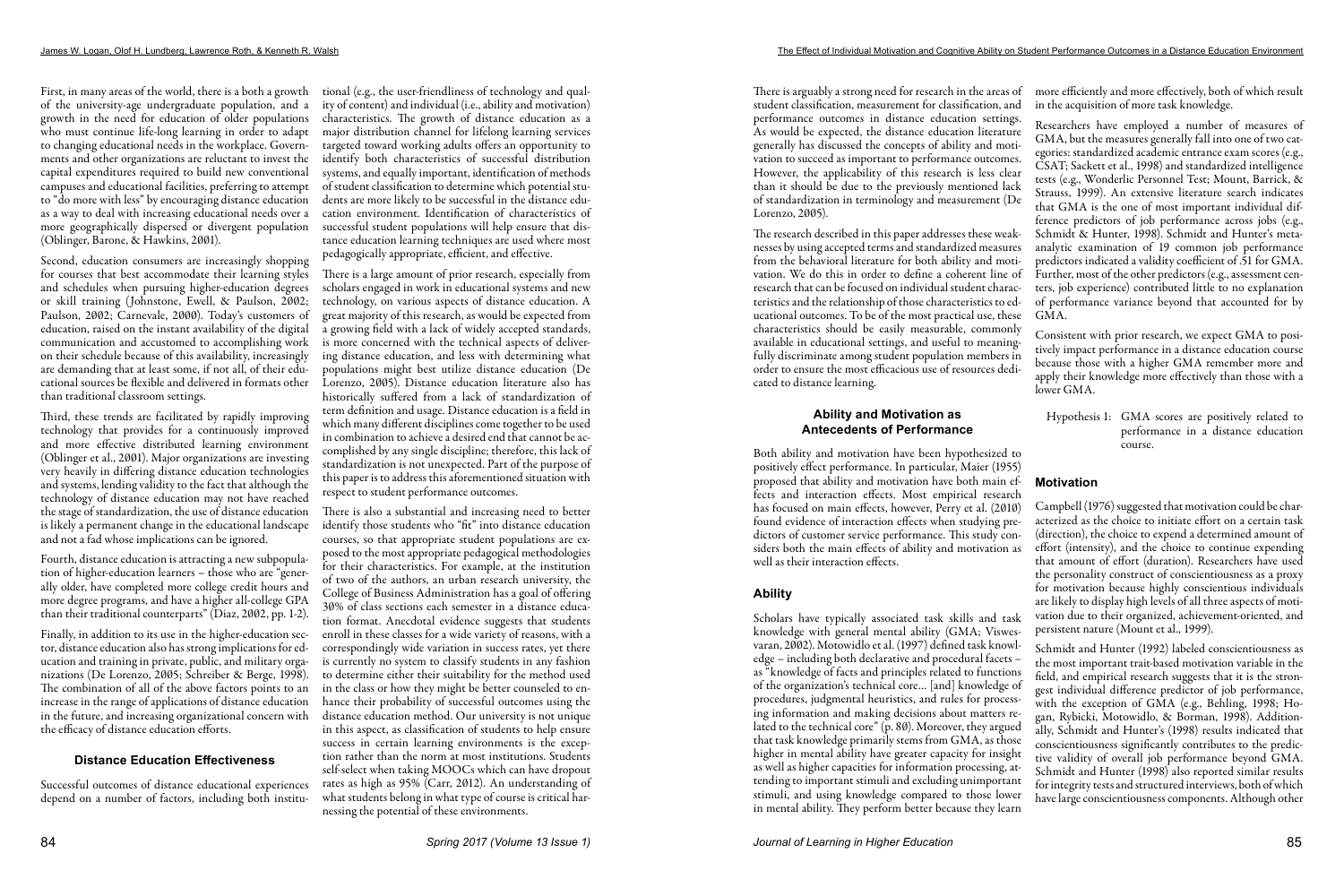researchers have found positive effects of motivation on effects are independent and complementary. If the latter, distance education outcomes, they relied on measures that were specific to the motivation for the particular learning activity rather than persistent characteristics of the learner (Wang et al., 2008). General learner characteristics can help understand learner behavior throughout their learning life across learning experiences. Wang et al. (2008) did not measure ability. Some researcher investigates the effect of distance education design on student motivation, but does not consider the students initial motivation and therefore gives little evidence to which student populations might be most successful and which may be at risk. For example, Liao (2006) shows a positive relationship between a flow educational experience and outcomes, the research does not show which students are likely to experience high levels of flow and ultimately learning success. Simpson (2008) argues the need for better theories of learner support which should be predicted on understanding of theories of learner motivation rather than just outcome experiences with one set of tools. Therefore, this study focusses on the learner motivation independent of tools use.

Goldberg (1993) suggested that conscientiousness is reflected by such characteristics as dependability and thoroughness versus carelessness and negligence. "Conscientiousness describes socially prescribed impulse control that facilitates task- and goal-directed behavior, such as thinking before acting, delaying gratification, following norms and rules, and planning, organizing and prioritizing tasks" (John & Srivastava, 1999, p. 121). Conscientiousness predicts task performance; because high-conscientiousness workers tend to be efficient, thorough, responsible, organized, and reliable (McCrae & John, 1992). They are likely to persevere and more effectively engage in self-discipline (Colquitt & Simmering, 1998), be more proactive and effective in goal-setting (Barrick, Mount, & Strauss, 1993; Gellatly, 1996), and exert more effort (Mount & Barrick, 1995) than low-conscientiousness workers. These task habits are likely to influence performance levels of effectiveness in fulfilling distance education course requirements. Accordingly, we propose:

Hypothesis 2: Conscientiousness is positively related to performance in a distance education course.

## **Ability x Motivation**

Are the joint effects of ability and motivation on performance of an additive or interactive nature? If the former, then both motivation and ability are significantly related to performance in a distance education course, and their presentations of items. We summed the points earned on the four exam scores as our index of course performance. tiousness scores on exam scores  $(F(1, 92) = 4.11, p < .05)$ .

then increments in ability have different relationships with performance at different levels of motivation and increments of motivation have different relationships with performance at different levels of ability. Stated alternatively, the higher the ability, the greater the impact of motivation on performance and the higher the level of motivation, the greater the impact of ability on performance.

> Table 1 presents the means, standard deviations, reliability estimates, and correlations for the variables. As shown there, both ACT scores  $(r = .29, p < .05)$  and conscientiousness ( $r = .22$ ,  $p < .05$ ) were significantly and positively correlated with total test points. These results are consistent with meta-analyses investigating the relationship between ability and performance (Schmidt & Hunter, 1998) and the relationship between the Big Five model of personality and performance (Barrick & Mount, 1991). Further, consistent with prior research (Mount et al., 1999), the relationship between ability and conscientiousness was trivial ( $r = .04$ , ns).

Motivation theorists (e.g., Campbell, 1976; Heider, 1958; Maier, 1955) have long hypothesized that performance-related work outcomes are an interactive function of motivation and ability,  $P = f(M \times A)$ . This perspective suggests that greater ability has greater effect at higher levels of motivation and that high levels of motivation have greater effects for more able individuals. In other words, capable individuals who make little effort because they are unmotivated will perform poorly and individuals who lack the ability to perform well will perform poorly even though they are motivated.

Kipnis (1962) demonstrated interactions between ability and persistence explaining supervisory ratings of the job performance of military personnel. O'Reilly and Chatman (1994) reported that the positive relationships between ability (i.e., business school entrance exam scores) and four important early career outcomes – job offers, salary, salary increases, promotion – among MBA graduates were stronger for those with higher levels of conscientiousness.

We suggest that the relationship of ability and motivation with performance is consistent with Maier's (1955) hypothesis when ability, motivation, and performance are measured. We expect that GMA results in greater performance in a distance education course among individuals who are dependable, hard-working, thorough, and efficient and that high levels of motivation enhance performance more among more able individuals. Thus, consistent with Maier (1955), we hypothesized that ability and conscientiousness interact to predict performance in a distance education course:

Hypothesis 3: The relationship between GMA and performance in a distance education course strengthens as conscientiousness increases and the relationship between conscientiousness and performance strengthens as GMA increases.

## **Method**

#### **Sample**

The participants consisted of a total of 96 undergraduate business school students enrolled in a management course offered online by a public university in the United States.

#### **Measures**

GMA. We assessed GMA using the overall score of the American College Test (ACT), a college entrance exam. The ACT is a valid predictor of performance in college, as measured by grade-point average (Schmitt et al., 2007).

## **RESULTS**

Conscientiousness. We used the 10-item version of the Conscientiousness scale of Goldberg's (1999) Big Five factor markers in the International Personality Item Pool (IPIP). Students rated the items using 5-point scale  $(1 =$ "Very Inaccurate" to  $5 =$  "Very Accurate"). Course performance. Students completed four timed, multiple-choice exams, which were scored automatically by an online course system. Students were not permitted to take more than 60 minutes to complete each exam. Exam items were randomly generated, such that students would be asked to respond to different combinations and esis 2, which proposed a positive relationship between conscientiousness and exam scores. We tested the interaction hypothesis using hierarchical regression. First, we centered the predictor variables. Second, we added the GMA x Conscientiousness crossproduct term to the main effects model. Third, we tested the change in R2 between the model with only the main effects included and the model with both the main effects and the interaction term included. The test of R2 change indicated support for our third hypothesis, which proposed an interactive effect between GMA and Conscien-

We tested the two main effects hypotheses using multiple regression analyses. Table 2 presents the results of the regression analyses. The regression model including both ACT and Conscientiousness as predictor variables was significant  $(F(2, 93) = 6.99, p < .001)$ . Further, the significant beta weights for each variable supported both Hypothesis 1, which proposed a positive relationship between ACT scores and exam scores, as well as Hypoth-

In order to precisely identify the manner in which the ACT-performance relationship was affected by conscientiousness, we applied Bauer and Curran's (2005) extension of the Johnson-Neyman (J-N) technique to estimate regions of significance. Regions of significance indicate the levels of conscientiousness at which the group mean difference is significant. They provide an inferential test for any possible simple slope (Bauer & Curran, 2005). This

| TABLE 1<br><b>DESCRIPTIVE STATISTICS:</b><br><b>MEANS, STANDARD DEVIATIONS, AND</b><br><b>CORRELATIONS FOR STUDY VARIABLES</b> |                   |        |        |   |  |  |  |
|--------------------------------------------------------------------------------------------------------------------------------|-------------------|--------|--------|---|--|--|--|
| Variable<br>$(N = 96)$                                                                                                         | M<br>(SD)         | 1      | 2      | 3 |  |  |  |
| ACT                                                                                                                            | 20.4<br>(3.62)    |        |        |   |  |  |  |
| Conscientiousness                                                                                                              | 3.97<br>(.43)     | .04    |        |   |  |  |  |
| <b>Test Scores</b>                                                                                                             | 574.58<br>(35.23) | $.29*$ | $.22*$ |   |  |  |  |
| <.05                                                                                                                           |                   |        |        |   |  |  |  |

| TABLE 2<br><b>HIERARCHICAL REGRESSION ANALYSIS</b><br>$(N = 96)$ |                  |         |       |                |                 |  |  |
|------------------------------------------------------------------|------------------|---------|-------|----------------|-----------------|--|--|
| Dependent<br>Variable:                                           | $\boldsymbol{B}$ | β       | $R^2$ | $\overline{F}$ | $\mathbf{AR}^2$ |  |  |
| Step 1                                                           |                  |         |       |                |                 |  |  |
| <b>ACT</b>                                                       | $2.77***$        | .29     |       |                |                 |  |  |
| Conscientiousness                                                | $17.46*$         | .21     | .13   | $6.99***$      |                 |  |  |
| Step 2                                                           |                  |         |       |                |                 |  |  |
| <b>ACT</b>                                                       | $-17.45$         | $-1.80$ |       |                |                 |  |  |
| Conscientiousness                                                | $-83.81$         | $-1.01$ |       |                |                 |  |  |
| Interaction                                                      | $5.14*$          | 2.46    | .17   | $6.18***$      | $.04*$          |  |  |
| *p<. $05$ ,**p<. $01$ ,***p<. $001$                              |                  |         |       |                |                 |  |  |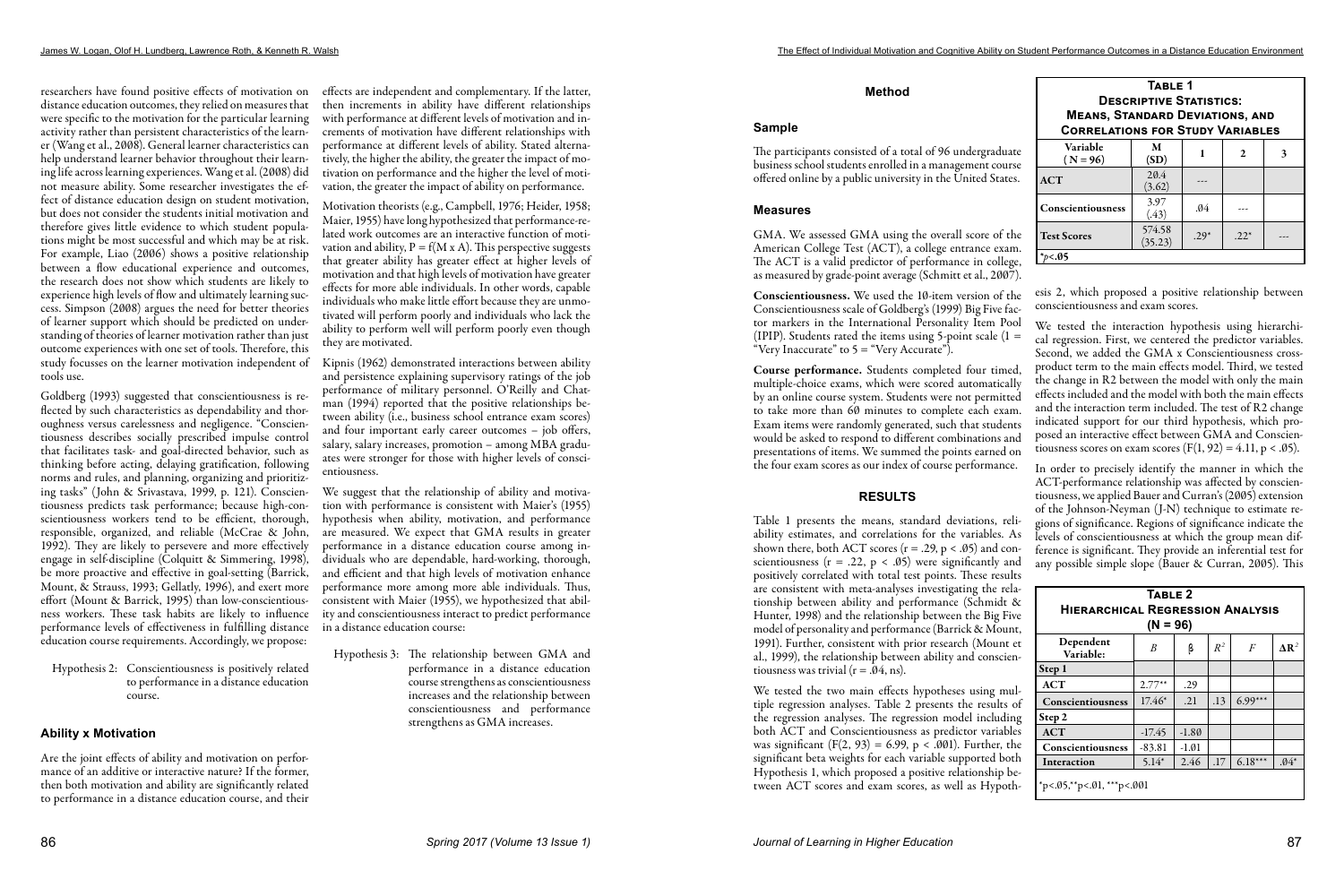yielded 95% (non-simultaneous) regions of significance defined by a lower bound of -27.38 and an upper bound of -0.19. The minimum and maximum values of (meancentered) conscientiousness were -.43 and .43. The upper region fell within the observed range of conscientiousness scores. As the lower region did not, we did not represent or interpret it further.

Figure 1 is a graphic representation of the results of our application of Bauer and Curran's (2005) extension of the J-N technique to Cohen et al.'s (2003) suggested protocol for identifying the forms of interactions. It contains a plot of the equations at low, average, and high levels of conscientiousness scores (-1, 0, and 1 standard deviations from the mean). As shown in Figure 1, the ACT-performance relationship was non-existent among workers at low (simple slope:  $t = .56$ , ns) levels of conscientiousness. In contrast, the relationship was positive among workers at average (simple slope:  $t = 3.16$ ,  $p < .01$ ) and high levels of conscientiousness (simple slope:  $t = 3.45$ ,  $p < .01$ ). Congruent with the simple slopes analysis, the region of significance was between the average level of conscientiousness and one standard deviation below the mean of conscientiousness. Thus, ACT scores were unrelated to performance only among the individuals relatively low in conscientiousness. Conscientiousness was unrelated to performance among individuals with low ACT scores.

## **Discussion**

We proposed that both GMA and conscientiousness are related to performance in a distance education course. The results were consistent with our predictions. We also proposed that the joint effects of GMA and conscientiousness (i.e., ability and conscientiousness) are interactive rather than additive. The results indicated that as conscientiousness increased, the effect of GMA on performance increased. Consistent with the interactive hypothesis, the GMA-performance relationship held for all but individuals relatively low in conscientiousness.

We offer four possible strengths of the current study. First, we used two well-known measures – the ACT measuring GMA and the IPIP measuring Conscientiousness – to test the interactive hypothesis. Second, our criterion measure was objectively scored. Although it was likely far from the ideal, scores did not reflect subjective interpretation that might affect variation in scoring across the participants. Third, the criterion measure reflected performance across four trials, which may provide a better assessment of performance than a single trial. Finally, our hypothesis was based on two constructs – GMA and Conscientiousness – that were theoretically relevant to the performance criterion.

## **Limitations and Future Research**

First, replication is needed because we had only one sample. Second, our sample consisted of 96 undergraduate business students. Although anecdotal evidence indicated that many or most of these individuals had part-time or full-time jobs in the private, public, or military sectors, the generalizability of the results to other populations is not known. Similarly, the course content and our performance criterion may not be representative of distance education courses in settings outside of higher education. Third, we operationalized GMA in terms of the ACT score and motivation in terms of conscientiousness. Other GMA measures may have been more appropriate and/or would yield different relationships

Equating motivation with conscientiousness permitted us to assess motivation in terms of individual characteristics, but motivation operationalized as a situational characteristic (e.g., supervisors monitoring course progress) is likely to provide an alternative approach to testing the interacin the educational field tends to define motivation as a situational characteristic, not an individual characteristic. It would seem this would be a fertile area for research to determine the relatedness of the two methods of defining motivation with regard to performance in a distance education context.

## **Conclusion**

Performance in a distance education course may represent a unique aspect of performance. Maximum performance reflects capabilities or what students "can do," whereas typical performance reflects what students "will do" (e.g., Kanfer & Ackerman, 2005). A student fulfilling distance education course requirements faces a highly independent set of tasks. Thus, the application of ability and motivation of the student may be more important in the distance education environment than other learning environments.

As we noted previously, the emergence of distance education as a distribution channel for lifelong learning services targeted toward large segments of the education-consuming population offers an opportunity to identify which students are likely to be successful. Not all individuals are predisposed to perform well in distance education courses. Unlike most education and training situations, the distance education context is one of considerable independence and few proximal situational influences.

- tive hypothesis. The distance education research literature techniques can be used to improve effectiveness. In situa
	- tions where either or both GMA and motivation are low,
	- research should consider how distance education can be
	- reinvented in ways that better support those weaknesses and what will be effective under the two situations. Fur-
	- ther, can promising techniques such as tools that inspire flow be systematically adapted to students of differing ability and motivational characteristics.

 Implications for educators or managers are two-fold. The first is the need to identify which students or employees would benefit most from distance education. The second is to identify which students or employees taking such courses would benefit from organizational assistance (i.e., formal study groups, mentors assigned, etc.). The present study is a preliminary step in addressing these issues. We found that high-ability, highly conscientious individuals performed at the highest levels. Individuals lower in ability and conscientiousness may be likely to benefit from various forms of assistance in order to enhance the effectiveness of their distance education performance and experience. Practically, this may mean that additional criteria other than student choice should be used to determine who should be taught with distance learning methodology, and that potential students should be counseled as to additional factors they should consider when deciding whether to enroll in a class taught with distance education methodology.

Since the use of distance education is increasing, more subject areas and more student populations will likely be touched by distance education technology making ever more important to understand the situations that will challenge distance education effectiveness and what

## **References**

- Barrick, M. R., & Mount, M. K. (1991). The Big Five personality dimensions and performance: A meta-analyses. *Personnel Psychology*, 44, 1-26.
- Barrick, M. R., Mount, M. K., & Strauss, J. P. (1993). Conscientiousness and performance on sales representatives, Test of the mediating effects of goal setting. *Journal of Applied Psychology*, 78, 715-722.
- Bauer, D., & Curran, P. (2005). Probing interactions in fixed and multilevel regression: Inferential and graphical techniques. *Multivariate Behavioral Research*, 40, 373-400.
- Behling, O. (1998). Employee selection, Will intelligence and conscientiousness do the job? *Academy of Management Executive*, 12, 77-86.
- Campbell, J. P. (1976). Psychometric theory. In M. D. Dunnette Ed., *Handbook of industrial and organizational psychology* (pp. 185-222). Chicago, Rand-Mc-Nally.
- Carnevale, D. (2000, September 8) Accrediting bodies consider new standards for distance-education programs. *The Chronicle of Higher Education*.
- Carr, N. (2012). The Crisis in Higher Education. *MIT Technology Review,* vol. 115, no. 6, 32-40.
- Cohen, J., Cohen, P., West, S. G., & Aiken, L. S. (2003). *Applied multiple regression/correlation analysis for the behavioral sciences* (Third edition). Hillsdale, NJ, Lawrence Erlbaum.
- Colquitt, J., & Simmering, M. (1998). Conscientiousness, goal orientation, and motivation to learn during the learning process: A longitudinal study. *Journal of Applied Psychology*, 83, 654-665.
- De Lorenzo, R. (2005). How Shall We Train?. *Military Medicine*, 170, 824-830.
- Diaz, D. P. (2002, May/June). Online Drop Rates Revisited. *The Technology Source*. Retrieved June, 2003: [http://ts.mivu.org/default.asp?show=article&id=981.](http://ts.mivu.org/default.asp?show=article&id=981)